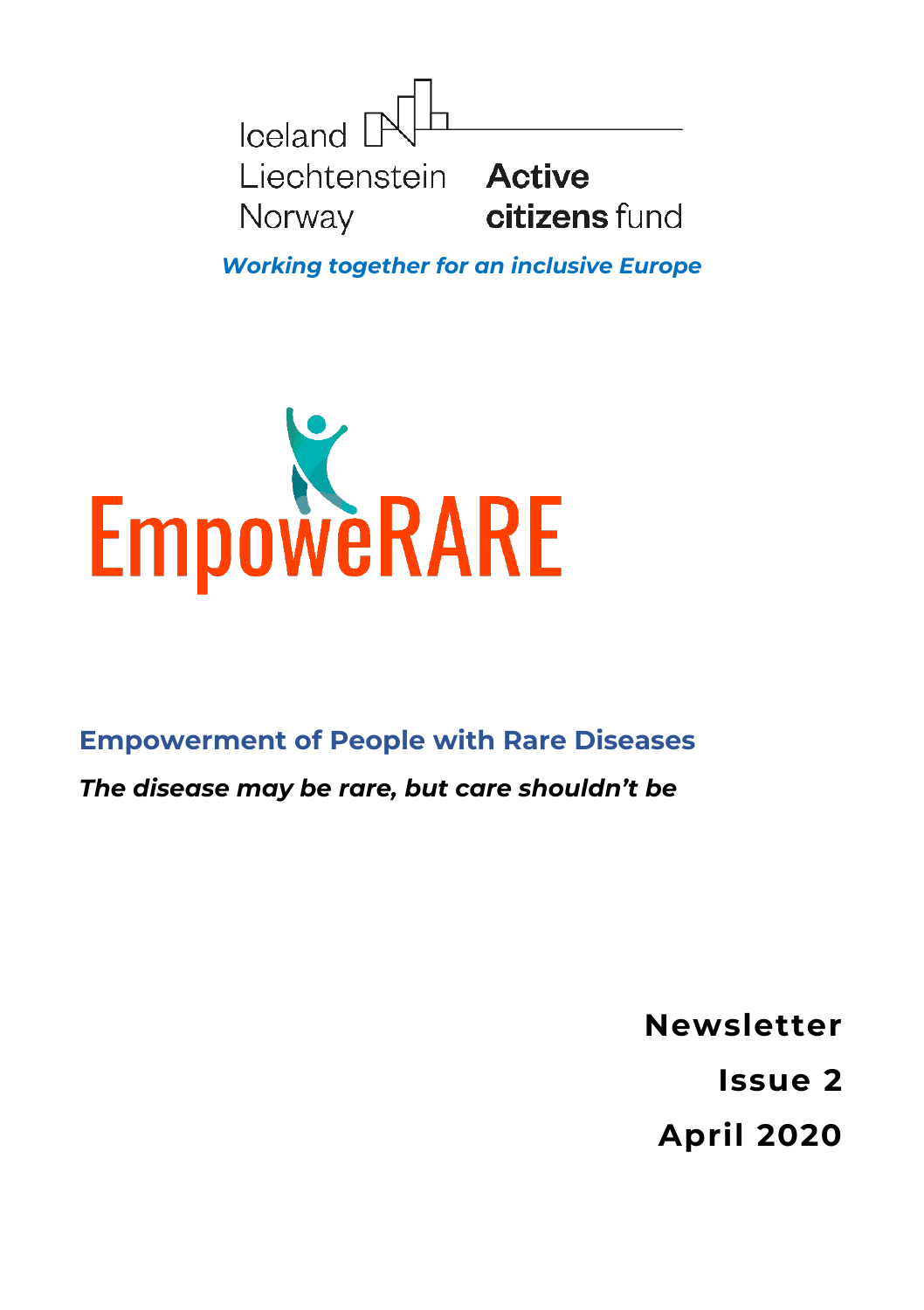# **Project information:**

Project abbreviation: EmpoweRARE Project number: ACF-231 Call Topic: SEC-12-FCT-2017 Project start date: 01 October 2019 Duration: 18 months Project manager: Natalia Grigorova Organization: Bulgarian Huntington Association Email: [info@huntington.bg](mailto:info@huntington.bg) Partner: FRAMBU, Norway Official project website:<https://www.empowerare.eu/> Facebook:<https://www.facebook.com/empowerare/>

## **#STRONGERTOGETHER #ЩЕСЕСПРАВИМЗАЕДНО**

## **COVID-19**

A state of emergency was declared in the Republic of Bulgaria on March 13, 2020, due to the growing number of people infected with COVID-19. The pandemic changed the reality of billions of people



around the world and changed the course of activity not only of our project, but also of many activities related to the goals of civil society organizations in Bulgaria. In order to be flexible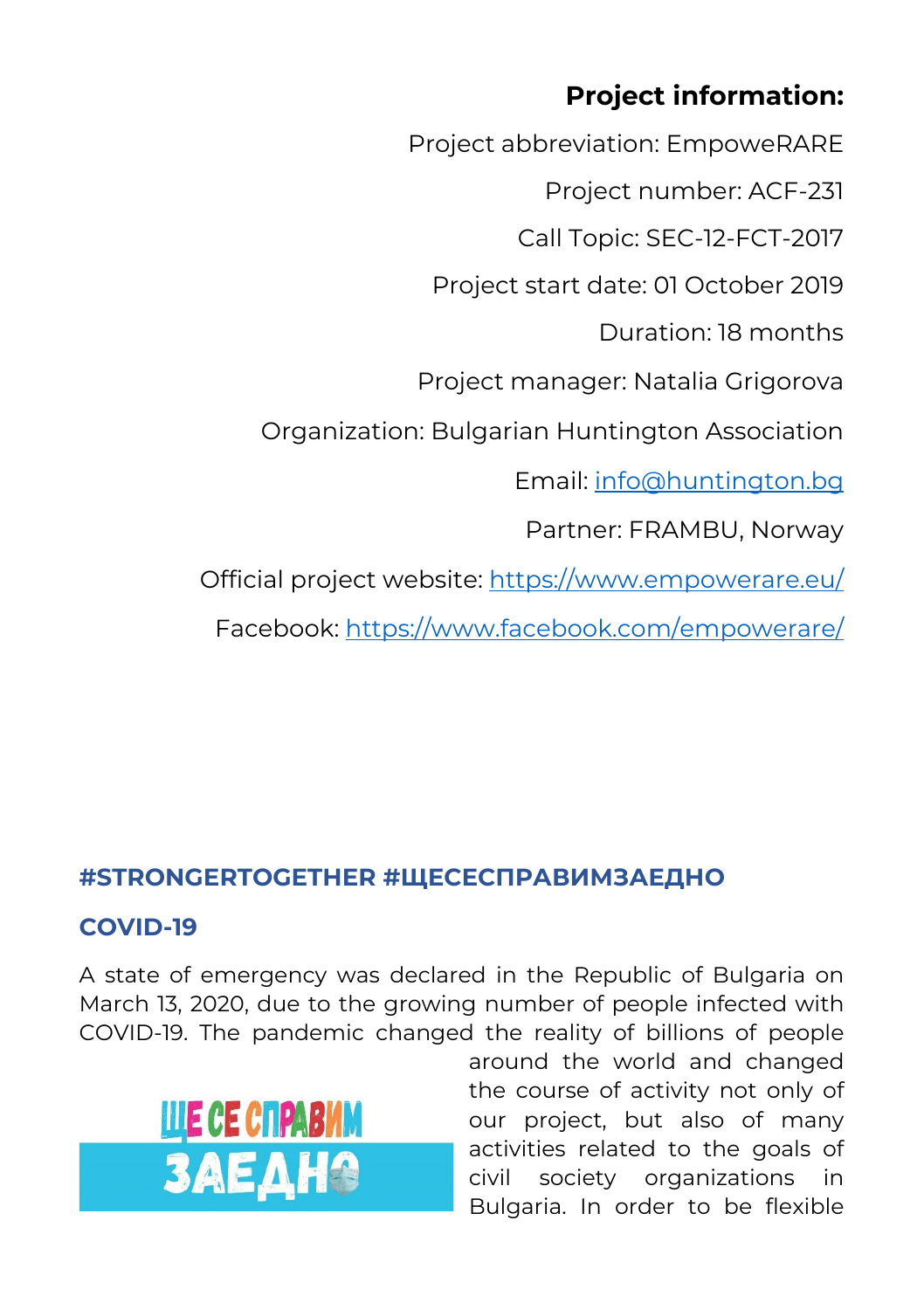and to keep the implementation of the project activities, the team was reorganized into remote work and online team meetings, and the planned first training for project authorization was changed so that it could take place online. In Bulgaria, the campaign #ЩЕСЕСПРАВИМЗАЕДНО was quickly organized, in response to the situation. "We will do it together" is the message with which a constantly growing group of civil society organizations in the social sphere called for solidarity, calm and order and called on civil society organizations across the country to think and take action towards the people they care about. to give them hope that no one will be abandoned. The campaign has grown into a call to unite all efforts to overcome the crisis with the Covid-19 epidemic and the only isolation needed. In Europe, EURORDIS called on those affected by rare #STRONGERTOGETHER fighters, and the organization issued several opinions on the significant deterioration in the quality of life of people affected by rare diseases during the pandemic. The possibility of discrimination in triage care for those infected with COVID-19 and recommendations for immediate social support were addressed in open letters and opinions of the largest organization for rare diseases in Europe. As part of our advocacy campaign and in response to current events in the country, we also supported and adapted these recommendations by informing the media and the Ministry of Health in an open letter about the possibility of discrimination against people with rare diseases in providing health care to those infected with COVID -19 people with rare diseases. Our main recommendation was related to the immediate preparation of a Guide for the care of people with rare diseases infected with COVID-19 and the coordination of the treatment of these patients with the Expert Centers for Rare Diseases in Bulgaria. Rare diseases, often chronic, very complex, progressive and severely disabling, give rise to specific care needs. The impact of COVID-19 on health and social systems is enormous and directly affects the care that people living with rare diseases receive during this stressful time, as well as their socio-economic status, education and employment.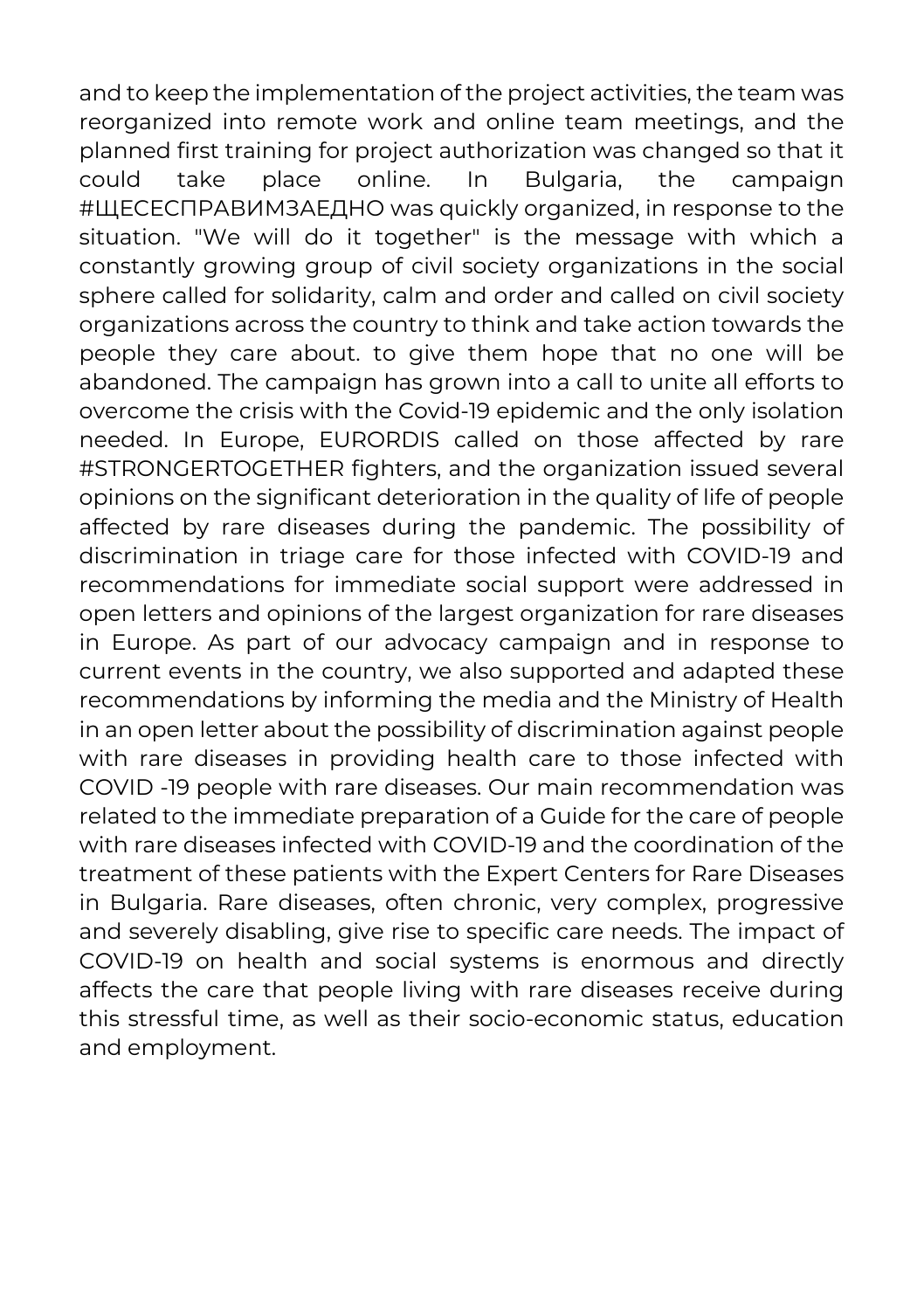Below you will find information about a large part of the project activities for the period until the end of April 2020.

## **"Huntington's disease and the Covid-19 pandemic – a difficult combination" webinar of the European Reference Network – Neurological Diseases (ERN-RND)**



An open webinar of the European Huntington Association and the European Reference Network - Neurological Diseases ERN-RND was held on April 6, 2020 with 16 panelists from various disciplines.

EmpoweRARE project manager Natalia Grigorova took part in the seminar as one of the presenting experts, while having the opportunity to receive and then share the latest information on the situation of people with rare diseases in the COVID-19 pandemic situation and to disseminate international progress in empowering people with rare diseases in Bulgaria.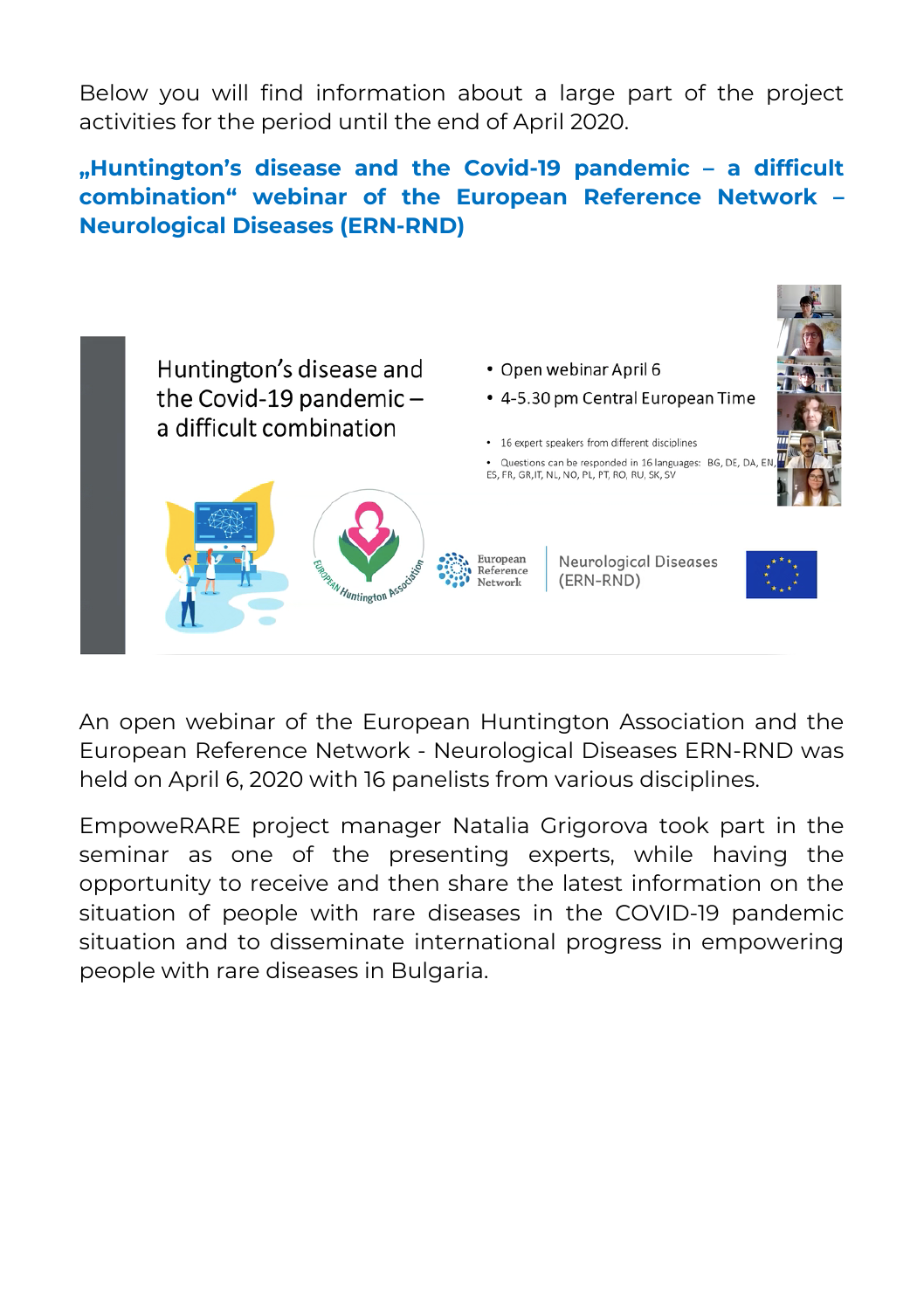#### **Advisory Board of Patients with Rare Diseases of the "Empowerment of People with Rare Diseases" project**

**True to the motto of the global movement of people with disabilities "Nothing for us without us", the EmpoweRARE project has its Advisory Board of civil activists with rare diseases, who have proven to be "experienced experts" to consult and advise our activities.**

Here we present three of the members of our Advisory Board, known and respected by many of you:



**Iliana Tonova**, President of the National Sarcoidosis Association

Iliana was born in Sofia and has been facing the problems of people with rare diseases and disabilities personally for 14 years. In an effort to help friends, acquaintances - people with disabilities, some of them with rare diseases, he tries to find out about the changes in NME - the Ordinance on Medical Expertise, in order to be

aware of the current situation. Participated in proposals for changes in the Ordinance, which were adopted and included in it. Iliana is actively involved in the advocacy campaign of the project, advising and guiding people with rare diseases on issues related to the procedure for the acquisition of TEMC and is a lecturer in the training for empowerment provided by the project.



**Desislava Dimitrova**, member of the board of the Bulgarian Huntington Association

Desislava was born in Sofia, has two children, whom she takes care of, and also works and is an active advocate for the rights of people with rare diseases and disabilities. She is an extremely strong and combative person, as her younger son was born with a heart defect, due to which he underwent a number of risky operations. Desi goes through the ordeal, as she herself is affected by a rare disease

and takes care of her children with a proud head, finding time to defend a number of civic causes. Desislava is also a lecturer in the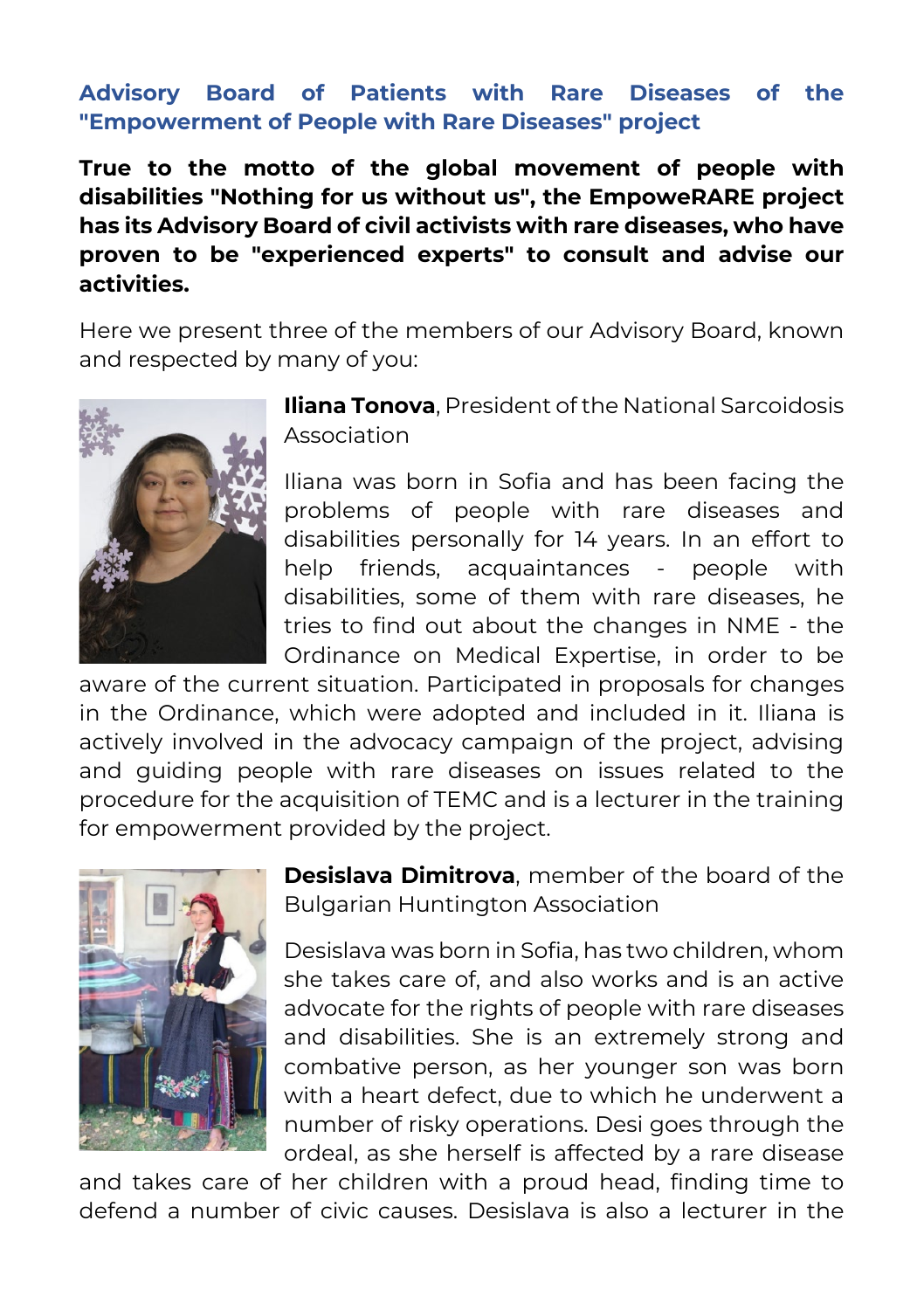trainings for empowerment provided by the project, on the topic of the rights of children with disabilities in Bulgaria.

**Lila Angelova**, founder of Turner Syndrome **Bulgaria** 

Lila was born in Sofia and grew up during the turbulent years of the new democracy. She would like to live in a fairer and more beautiful world where there is room for everyone. She has been in



India for many years and practices yoga. He is the founder of the Facebook support group for parents of children and women with Turner Syndrome, and in his spare time he actively tries to support, provide accessible information and support better medical care for people with rare diseases. She has worked in the non-governmental sector, participating in lifelong learning opportunities programs. Lila is a lecturer in the training for empowerment on the topic of employment of people with disabilities.

#### **Participation in the 10th European Conference on Rare Diseases & Orphan Products 2020 (ECRD 2020)**



In order to present the project "Empowerment of people with rare diseases" and to fulfil the goals set in the communication plan, as well as to achieve publicity at the international level and the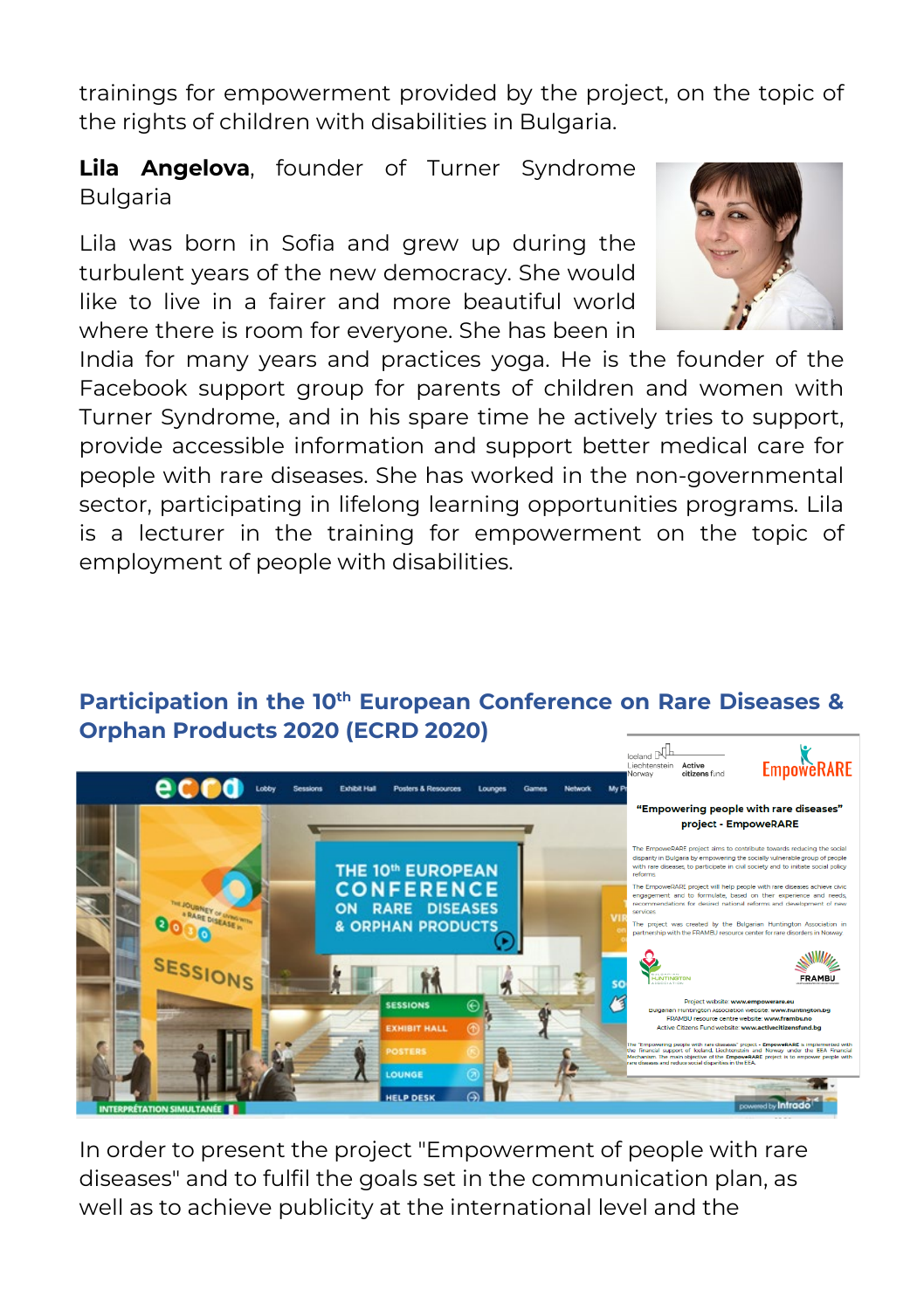opportunity to exchange experiences and create partnerships, the project team prepared a poster presenting the project, to participate in the largest event for rare diseases in 2020. ECRD is recognized worldwide as the largest patient-led event on rare diseases, bringing together dialogue and learning to form the basis for future policymaking on rare diseases. Leading, inspiring and engaging all stakeholders to take action, the event is an unbeatable opportunity to network and share invaluable knowledge with all stakeholders in the rare disease community - patient representatives, politicians, researchers, clinicians, industry, payers and regulators.

## **Recommendations for action on social support for people with rare diseases during the COVID-19 pandemic, call for nondiscrimination**

On the official website of the project, you can find a translation of an open letter with recommendations for improving policies for people affected by rare diseases to the responsible institutions published by EURORDIS of the Project Team "Empowering people with rare diseases", translated part of the letter in informal partnership with the team of Retina Bulgaria Association. Retina Bulgaria Association is also implementing a project funded by the Active Citizens Fund, aimed at the needs of people with reduced vision due to various degenerative diseases of the retina, some of which are rare eye diseases. Part of the letter aims to make recommendations on social support and holistic care for people with rare diseases. Holistic care covers the full range of health, social and daily needs of people living with a rare disease and their families. The implementation of detention and quarantine measures to prevent the spread of COVID-19 can have a serious impact on the provision of holistic care for people living with rare diseases:

Some of the recommendations in the letter are:

"Ensuring minimum support and personal assistance services for vulnerable populations, including people living with rare diseases, in the same way as maintaining minimum services for children from vulnerable groups in a number of Member States"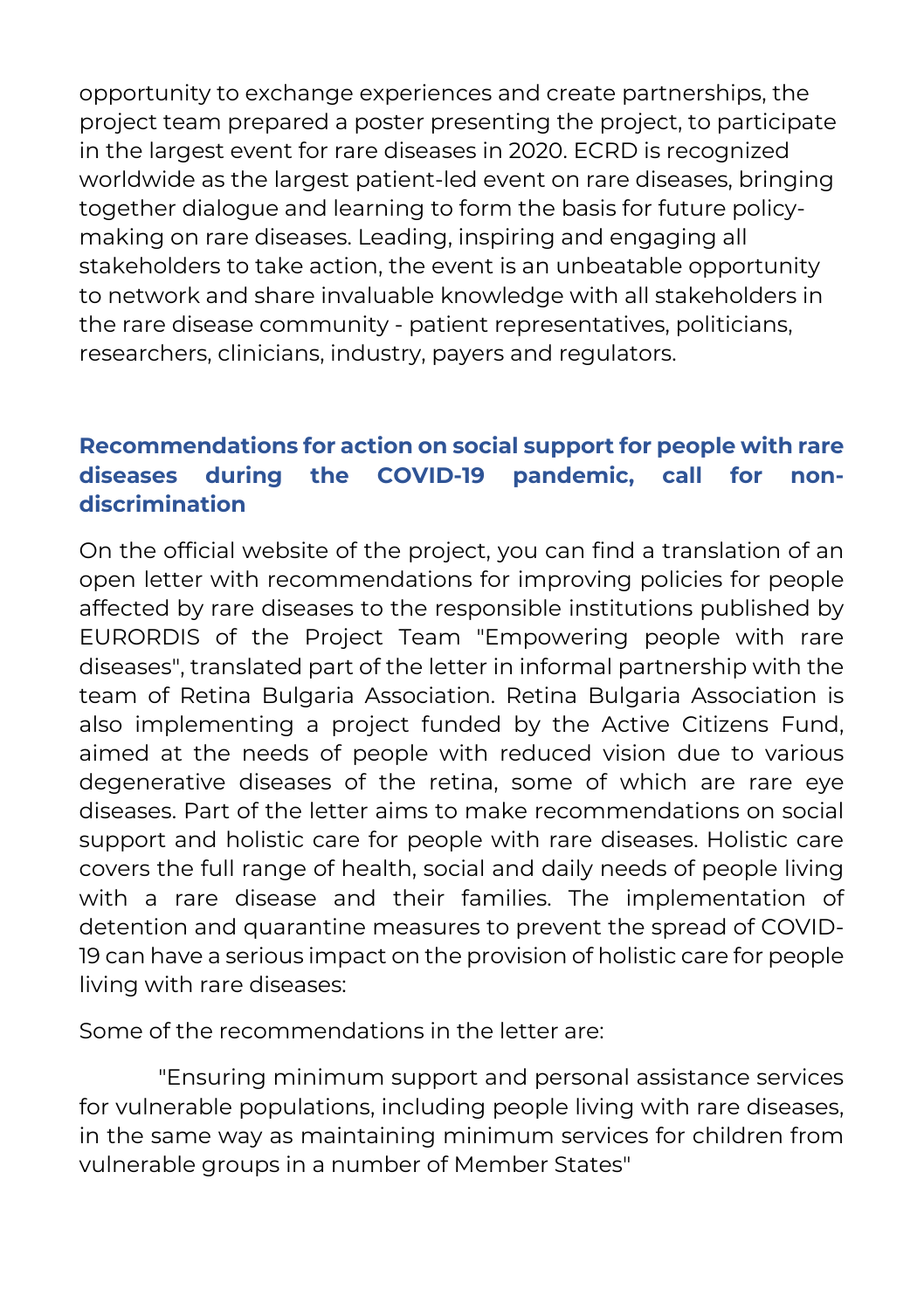"Engage and support patient organizations that are connected to their local communities and can support health services in providing information flows and good communication, partner support and developing innovative solutions to the crisis."

As we know in Bulgaria there is no strategy and plan for social support for people with rare diseases, as well as centers for independent living or resource centers. Therefore, recommendations for action on holistic care cannot be made in their entirety. The translation of the entire open letter of EURORDIS can be found on the official project website: [www.empowerare.eu](http://www.empowerare.eu/)

Our call for non-discrimination of patients in crisis was published by our media partners MEDICAL TIME.



#### **Advocacy campaign - Open letter to the Ministry of Health**

As part of our advocacy campaign and in response to current events, we sent an open letter to the Ministry of Health. Getting acquainted in detail with the guidelines and guidelines published by the Ministry of Health, including those

on the website of the Bulgarian Medical Union, we found that nowhere is mentioned the procedure for admission and care guidelines for patients with rare diseases who are infected with COVID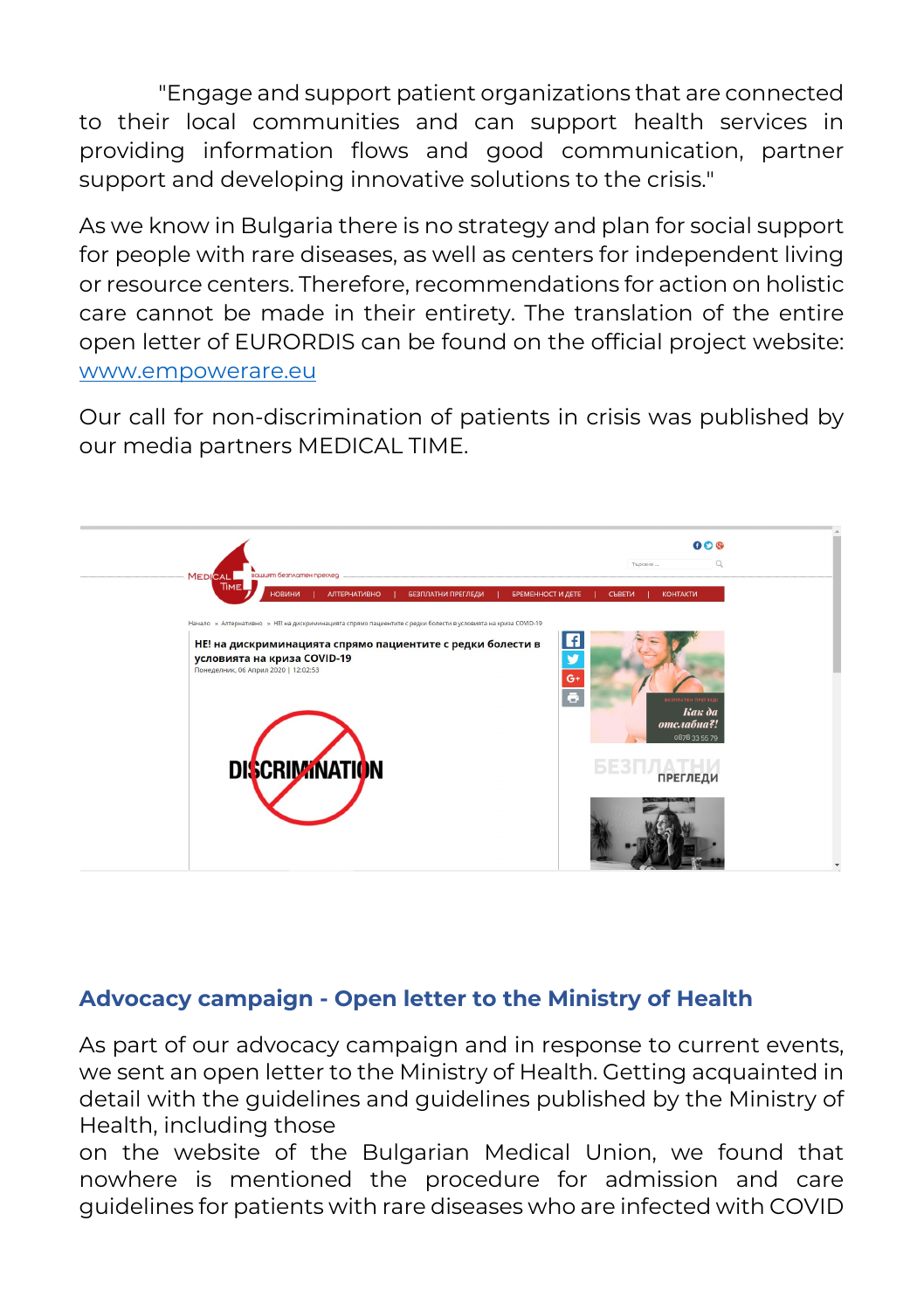-19. In this regard, and taking into account the vulnerability of people with rare diseases in this situation, we made recommendations for **immediate** Delegation of the Committee on Rare Diseases to the Ministry of Health to prepare a special guide for prevention and treatment of people with rare diseases infected with COVID-19, and coordinating the actions of health authorities and healthcare providers with recommendations on the care of patients with rare diseases affected by COVID-19 of the Expert Centers for Rare Diseases, members of the European reference networks. A link to the entire open letter can be found at:

## **FIRST TRAINING SEMINAR of the EmpoweRARE project**



The first training seminar "**Rights of people with disabilities in Bulgaria**", under the EmpoweRARE project, funded by the Fund for Active Citizens of the EEA Financial Mechanism, was held online in the context of the COVID-19 pandemic on **April 26, 2020** in the ZOOM platform.

Familiar with its previous projects with the interests and needs of people with rare diseases, the leading organization of the project Bulgarian Huntington Association (BHA) focuses this first training on providing information on key topics and legal regulation, inviting people with proven experience and practice in the field of the training seminar - **Ivan Dechev**, Chief Expert at the Institute of the Ombudsman of the Republic of Bulgaria, Department for the Rights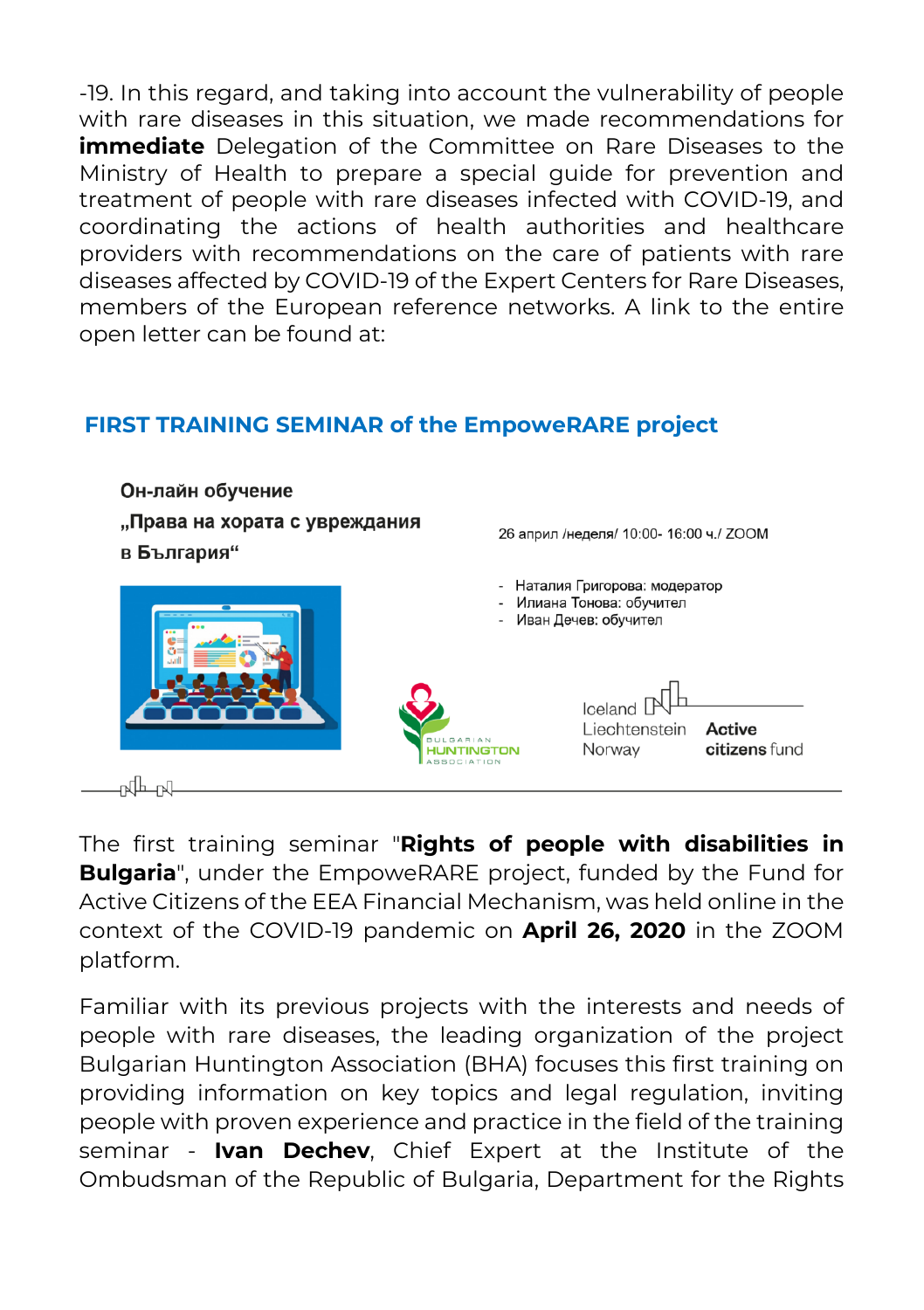of Persons with Disabilities and Discrimination and **Iliana Tonova**, who is a patient with a rare disease and an expert in practice.

During the training, information was provided on the basic guaranteed rights of people with disabilities in Bulgaria and related cases for discussion. The participants were sent a pre-prepared set of teaching materials, and during the training a wide opportunity was created for discussions, questions and work on specific cases.

The participants in the training were 30 people. They were invited to fill in a training evaluation questionnaire to check the level of knowledge, old and new, on the relevant topics, as well as to give their opinions and recommendations for the next two trainings. 21 (70%) participants responded to the survey.

## **THE PROJECT EXECUTIVE TEAM EXPRESSES ITS ACKNOWLEDGMENT TO ALL WHO HAVE SPENT FROM THEIR VALUABLE TIME TO GIVE US FEEDBACK WHICH WE NEEDED TO PLAN THE MOST USEFUL TRAININGS FOR YOU!**

## **FEEDBACK ANALYSIS FROM THE PARTICIPANTS IN THE FIRST EmpoweRARE TRAINING**

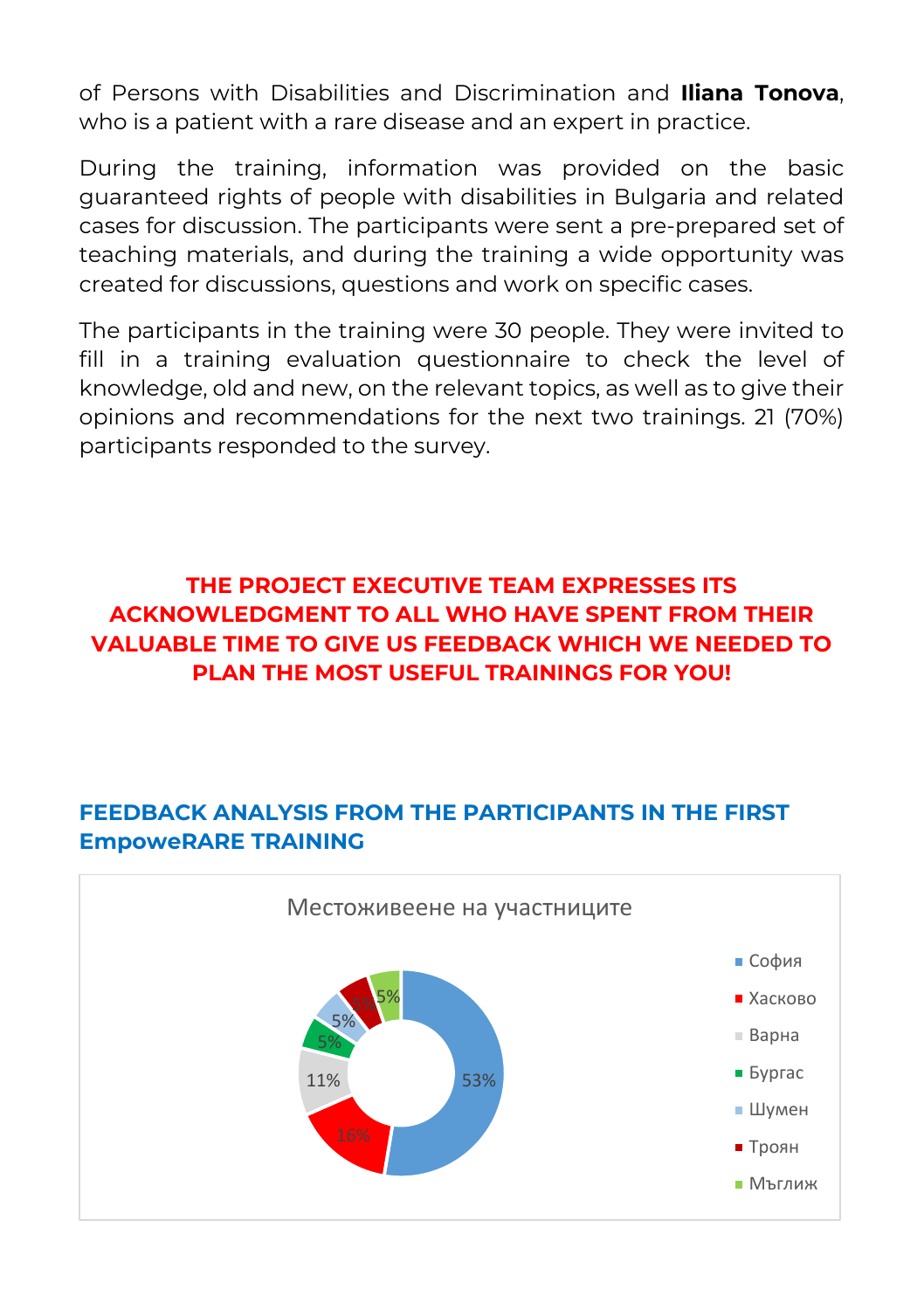

**19%** of respondents to the feedback survey are **men**, the remaining **81%** are **women**.

For the planning of the topics of the future trainings, the feedback from the participants gave us the desired information on which topics they are most interested in and consider them the most useful. To this end, open-ended questions were asked, the answers to some of which we share with you. The full analysis of the surveys, as well as the correct answers, can be found on the official project website: [www.empowerare.eu](http://www.empowerare.eu/)

## **Answers to Question 8: Which part of your training was the most interesting and why?**

19 people gave an answer here (**90.48%** of the respondents).

The most common answer given by 10 people (**47.62%**), which gives us a happy indication of well-planned training, is the **Rights of People with Disabilities - Laws and Institutions**, where 3 people (**14.29%**) explicitly emphasize that the two presentations of the expert to the Ombudsman Ivan Dechev were very interesting and useful.

**Everything was interesting and useful to me** is an answer given by 8 people, **38%** of the respondents.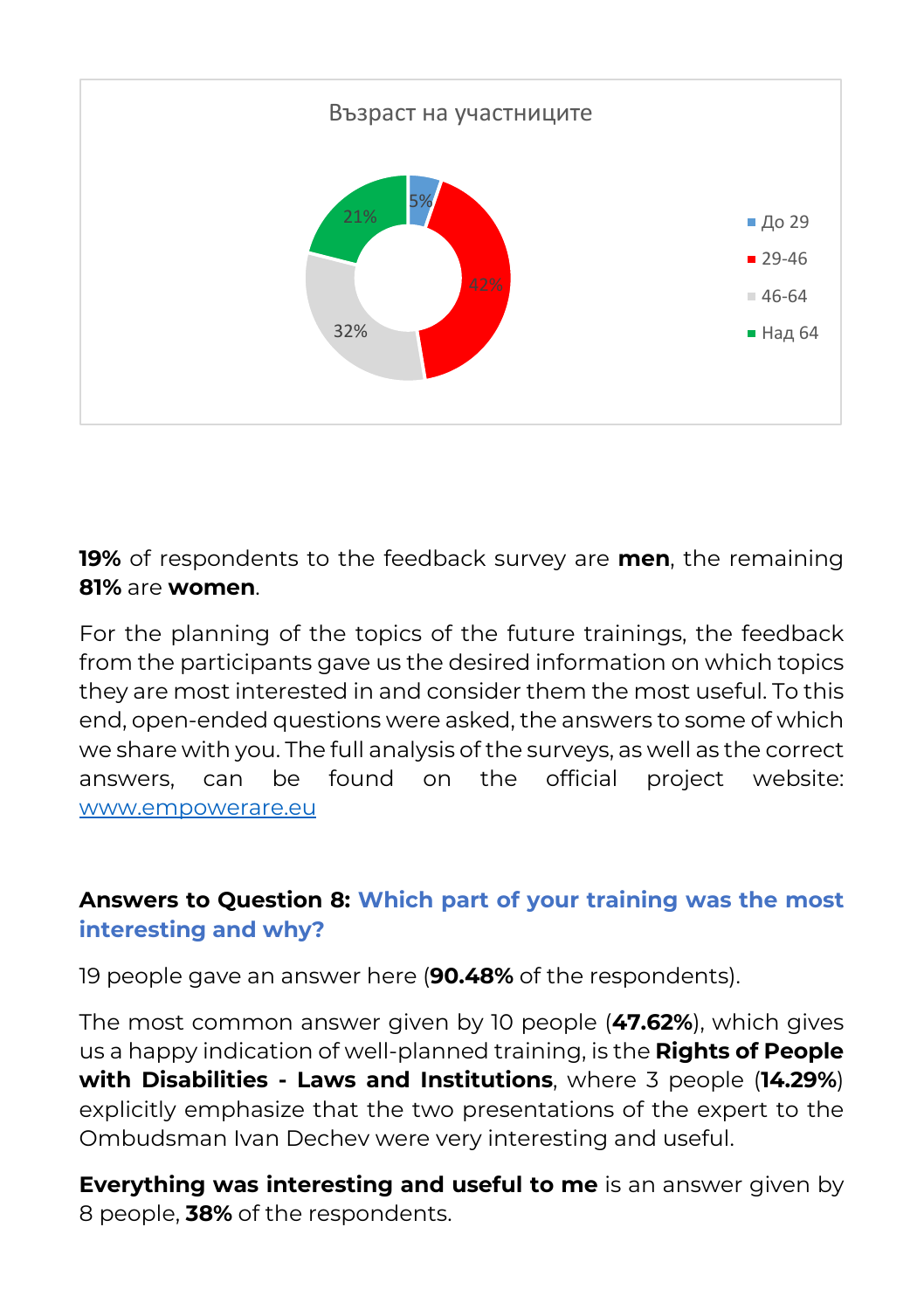2 people (**9.52%**) emphasize that the **information about TEMC** was very interesting and useful and define it as the **most applicable**.

2 people (**9.52%**) define the **third part** of the training as the most interesting for them.

The answer (1) that the most interesting to the respondent was the **information about the driver's license** gives us an indication that some details of the legally regulated assistance to people with disabilities are not well known to everyone and such information should not be omitted during the trainings.

2 people (**9.52%**) found the **Presentation to be very interesting for the financial and social benefits** to which people with disabilities are entitled / the **Law on Integration of People with Disabilities**.

The feedback on the perception of the **discussion parts as "very important in order to clarify the matter" specifically written "in the regulations and laws" was very useful for the planning of future trainings. Giving concrete examples helps to clarify insufficiently clear texts."**

### **Answers to Question 10: Do you think that other similar trainings are needed for people with rare diseases and if so - on what issues?**

20 people (95%) of the respondents gave a positive answer **that other similar trainings are necessary**.

The most common answers are: "**Yes, they are definitely very necessary**", with very valuable additional explanations **"because people with rare diseases often feel confused and do not know who to turn to. The institutions in Bulgaria do not work uniformly enough and it happens that in order to solve a specific case you have to go around several social services and health specialists and get an answer "you are not for us"**, in variants and

**"Yes, I don't think people know what specialists to go to and they are very late with diagnoses. They spin in a vicious circle.** This is our healthcare system. **Most doctors treat the consequences, not look for the causes of the disease "and" such training is rare and very**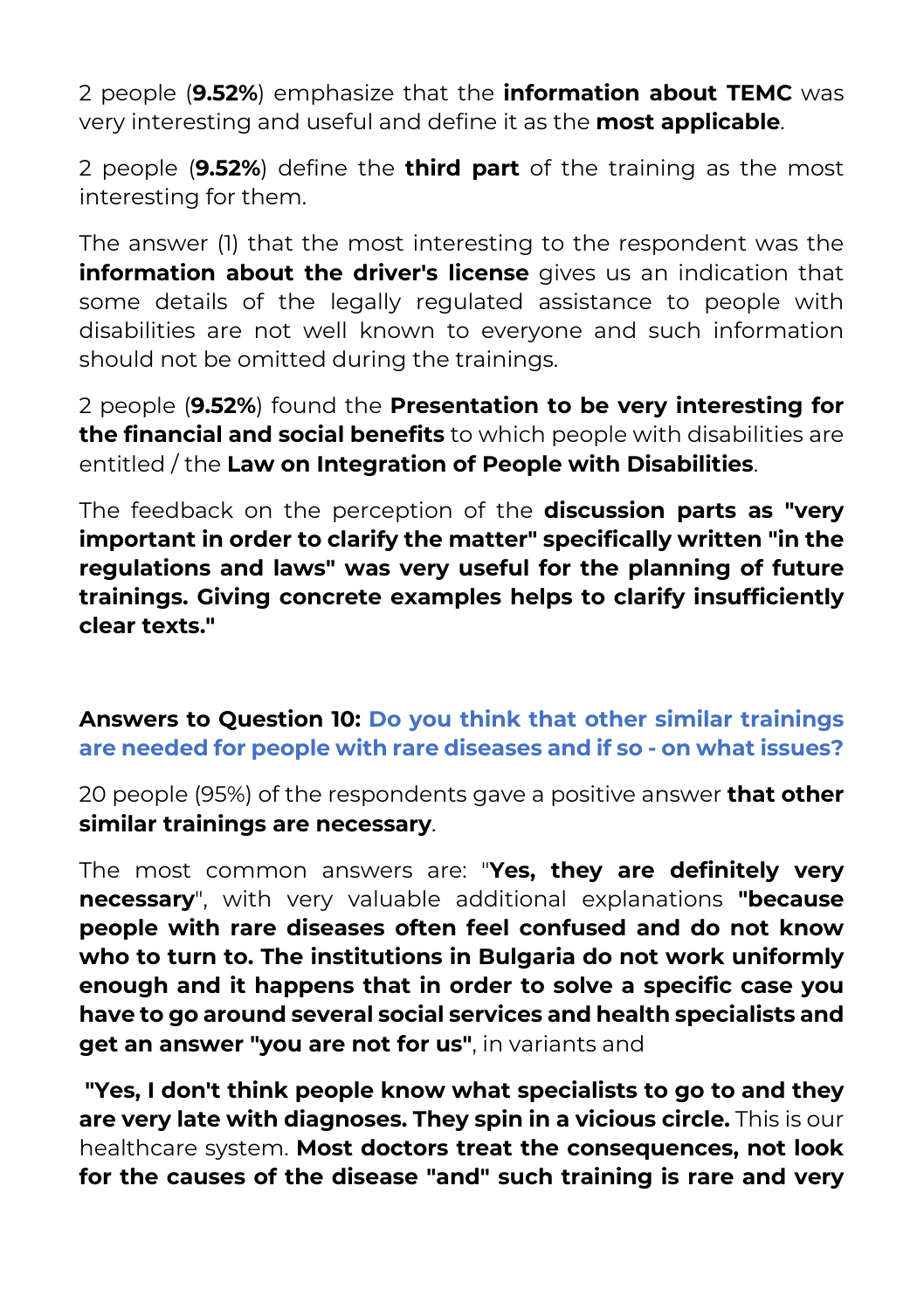### **necessary (and concerns not only people with rare diseases, but all people with disabilities).**"

In response to this question, more suggestions are given for the inclusion of these in future similar trainings:

**Trainings related to employment opportunities**, where it is emphasized that one of the major topics to be addressed is employment and motivation of employers to hire such people while providing **appropriate working conditions and remuneration** - 3 people (**16.67%**).

## **To include information on the situation of people with rare diseases in other countries**, formulated as **"acquaintance with all patient organizations and initiatives supporting people with rare diseases not only in Bulgaria but also in the EU."**

This is a proposal that the project planned to respond to with the involvement of the Norwegian partner FRAMBU Resource Center for Rare Disorders, which is already working to identify their good practices, innovative for Bulgaria and is waiting for this feedback to respond in the most appropriate way. of the needs and expectations of people with rare diseases in Bulgaria.

**Training or a short guide with guidelines on what a person with a recently diagnosed rare disease should do step by step** - what examinations to perform and where, what documents to collect, which specialists are the most proven in the field, which NGO could help, etc.

**Training on discrimination in the workplace.**

**Trainings on the Social Services Act. The Child Protection Act and the Social Assistance Act**, also formulated as "**on the same issues** (as the current training), **including innovations and changes.**"

And the interesting proposal in future training **"to emphasize psychological support, with specific examples of how to deal with a person with a rare disease**, when due to the limitations to which his body has to put much more effort than healthy people, and at the same time it must be fought on an equal footing with them in order to have its place in the labor market or in other endeavors. '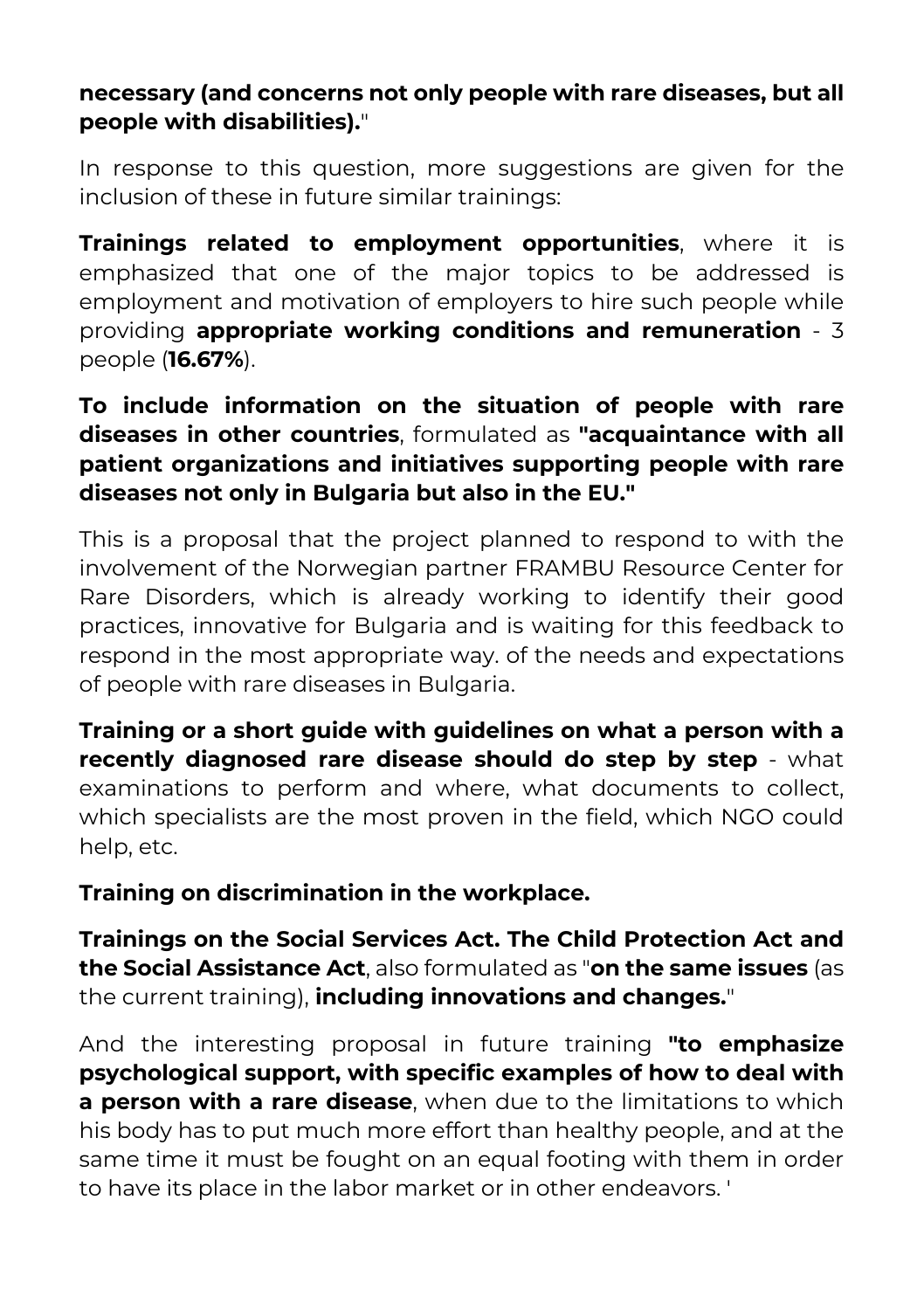## And one of the answers to topics of future training is: "**Medicines. Responsibilities. Providers. Deadlines. Pharmacy tourism. Problems.**"

It is clear that there are many topics on which people with rare diseases need much more information, and within the EmpoweRARE project we will try to meet at least some of their needs.

### **Answers to Question 11: What actions do you think should be taken to empower people with rare diseases?**

There are 14 specific answers to this question in the survey, while the non-respondents most often give the answer "**I have no suggestion**" or "**I do not think I am competent to answer.**"

Some of the answers given also indicate that the meaning of "empowerment" is not understood and therefore here we will give the interpretation of the **European Patients' Forum** about what is **empowerment** of patients:

POWER IS: a process that helps people gain control of their own lives and increase their capacity by acting on issues that they themselves consider important.

#### **ASPECTS OF EMPOWERMENT** are:

- self-efficacy,
- self-awareness,
- confidence,
- coping skills,
- health literacy

The main goal of empowerment is to **strengthen the capacity and resources** of the vulnerable group.

In order to achieve empowerment, it is necessary to inform, train, advocate, achieve equal cooperation / partnership with the current authorities to participate in the decision-making concerning the empowered decisions.

The specific actions proposed by the respondents are: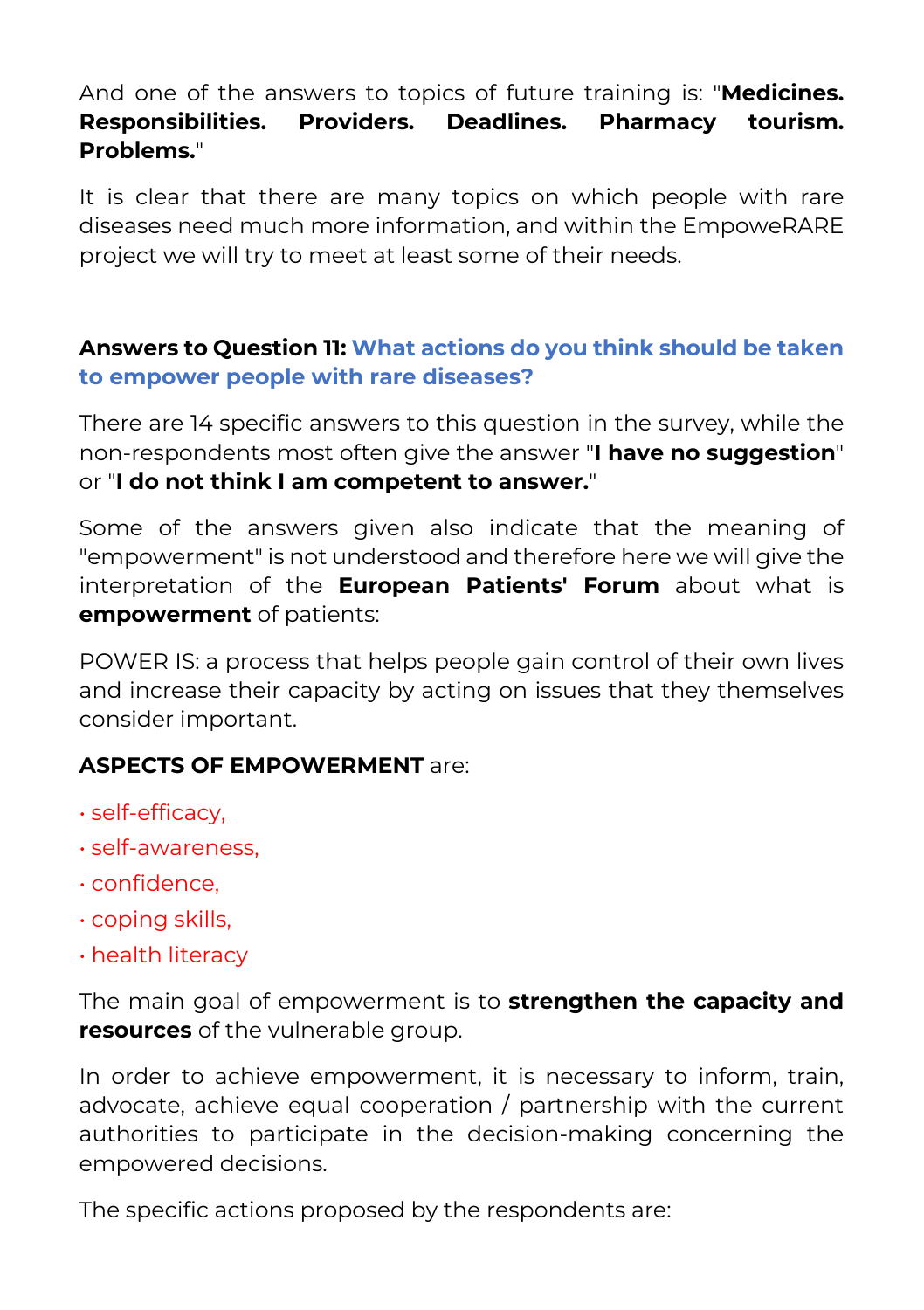**To prepare a program to support people with rare diseases and to monitor its implementation** - proposed by 3 people (**21.23%**).

**Wider participation in the meetings of the Committee on Rare Diseases with an advisory vote** - submitted a proposal by 2 people (**14.29%**).

**Instead of under Ordinance 16, to accept all RARE DISEASES FROM WHO TO BE ON THE LIST** - proposed by 2 people (**14.29%**).

**"Raising awareness about these diseases"**

**Non-profit associations, such as organizations of people with rare diseases, have the opportunity to contribute to the establishment of a disease registry, as well as to receive information related to the disease they represent.**

**Informing the general public about the difficulties such people are experiencing** and what anyone could do, if they wish, to support them. **By activating the victims and the society to put additional pressure on the relevant structures of the state to introduce favorable changes.**

**Continuing training, including advocacy and civic activism.**

Proposals to be lobbied for are:

**Expanding the possibilities for free genetic research, for their early detection and possible treatment.**

**Opportunities for state-paid treatment abroad, if there are none.**

**Establishment of an institution familiar with all the rights of people with rare diseases and disabilities**, to which the person or his relatives can turn and it can give specific guidelines and recommendations according to the individual case of the person, to be explained step by step the sequence and institutions to which the sequence and specificity of the documents can be addressed.

**Creating a document that summarizes the information** from all legal provisions and indicates the specific institutions and the order to which people with rare diseases or their relatives should turn.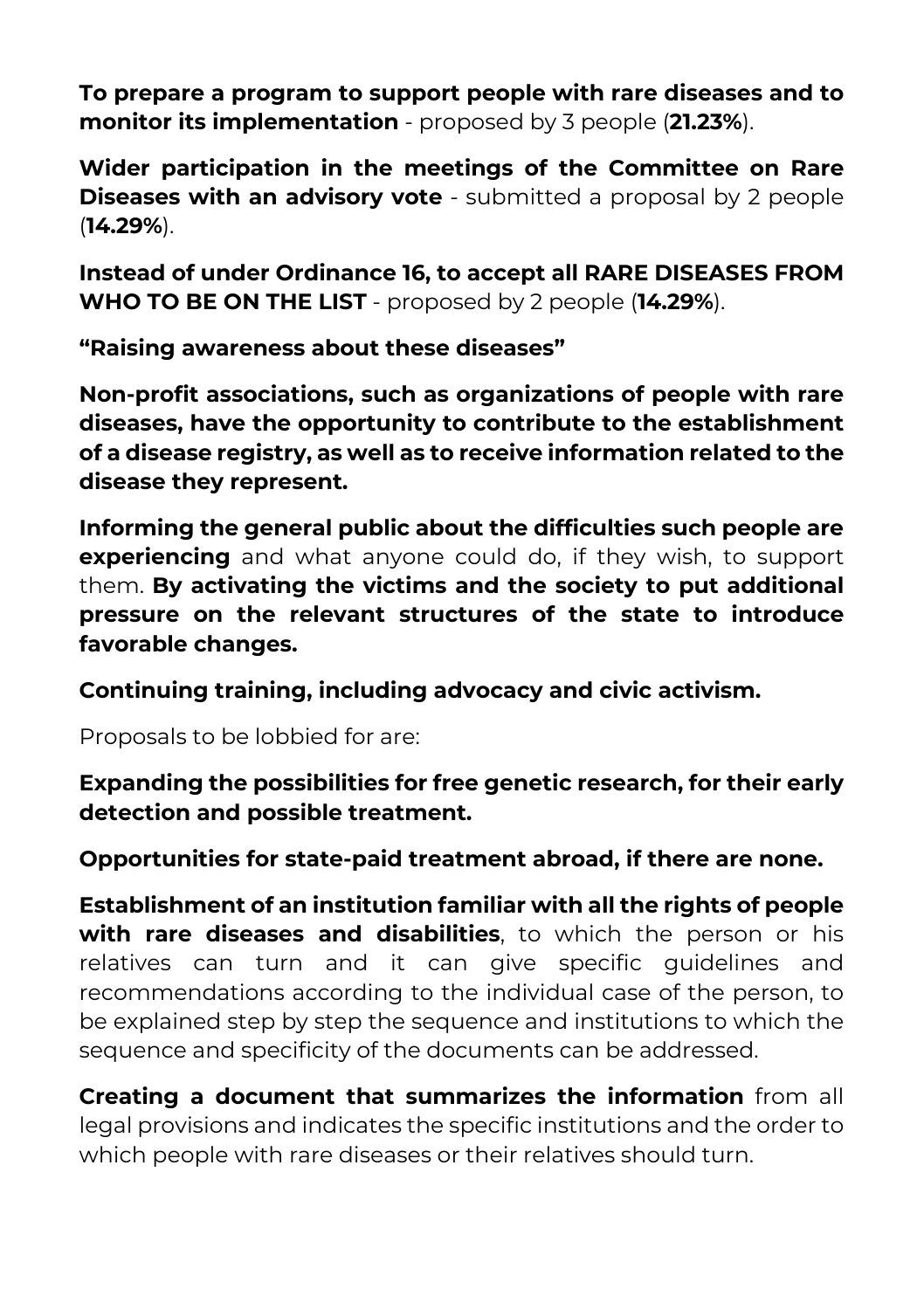**Study of the needs of people with rare diseases and assistance in introducing legislative changes.**

**Specific commitment of doctors to people with rare diseases.**

**Social services and support, specialized according to the needs of people with rare diseases.**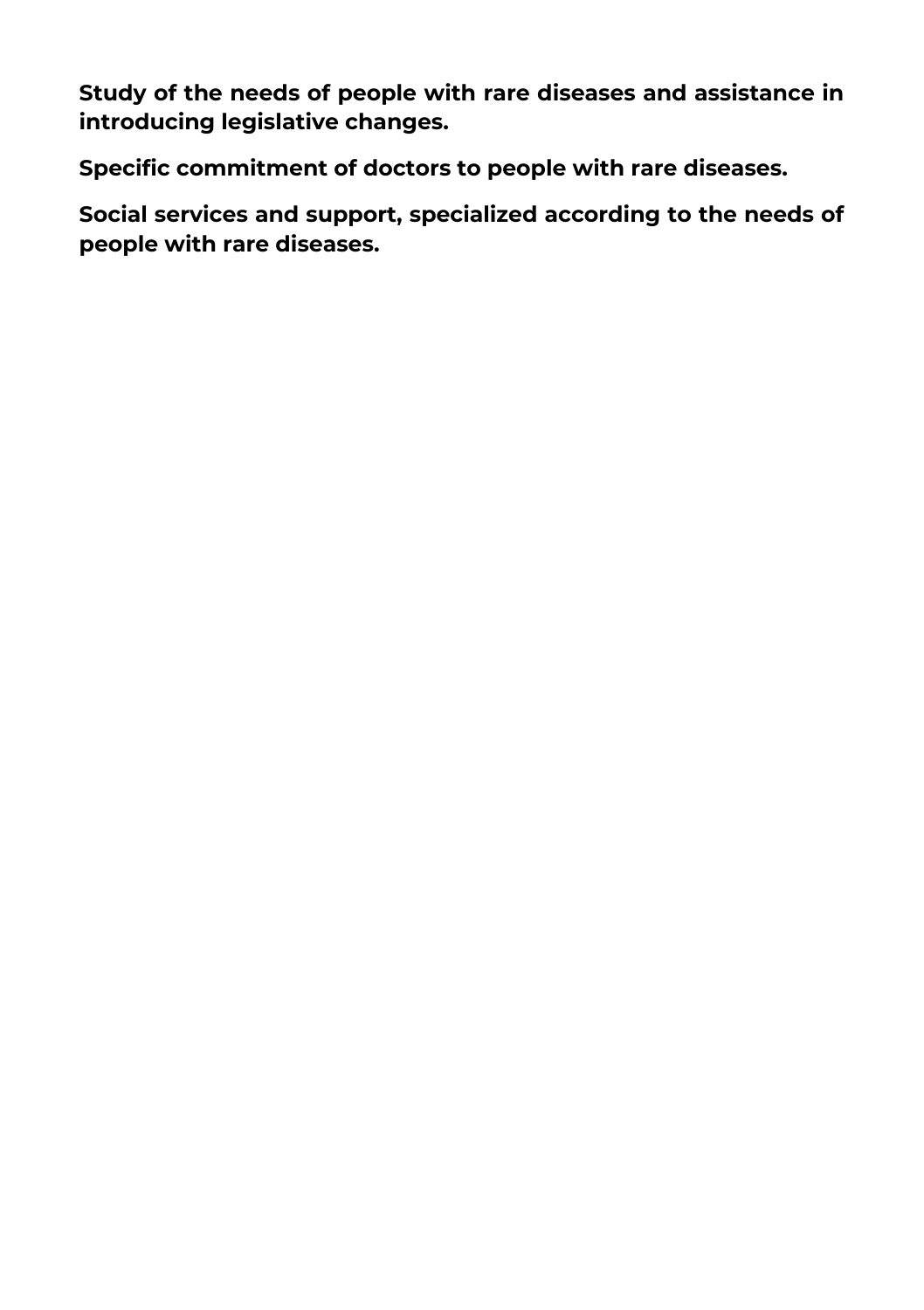#### **ACTIVITIES OF OUR NORWEGIAN PARTNER**



The answers of the participants in the First EmpoweRARE project training seminar provided a valuable contribution to their interests and the need for additional information about our Norwegian partner FRAMBU Rare Disease Resource Center.

The experts involved in the EmpoweRARE project are actively working to identify good Norwegian practices and innovations that can be transferred to Bulgaria and create a basis for sustainable cooperation in the field of rare diseases between our countries. Unfortunately, the activities of the resource center were severely affected by the pandemic. All courses and visits to Frambu have been canceled since March 13, 2020. All summer camps in July-August are also canceled, which is a precedent in the history of the center. Most of the staff work from home. All contact with patients and professionals is done online. E-learning courses are open and accessible to all, but only in Norwegian. Questions and inquiries from patients and specialists are sent by phone or e-mail. When consultations are needed, they are performed online by the center's professionals. Webinars, group discussions and seminars on videoconferencing are organized.

Frambu is constantly updating its website with information about the virus and rare diseases. The center updates links to various medical institutions such as the Norwegian Institute of Public Health and the Norwegian Directorate of Health, both of which are responsible for deciding the situation.